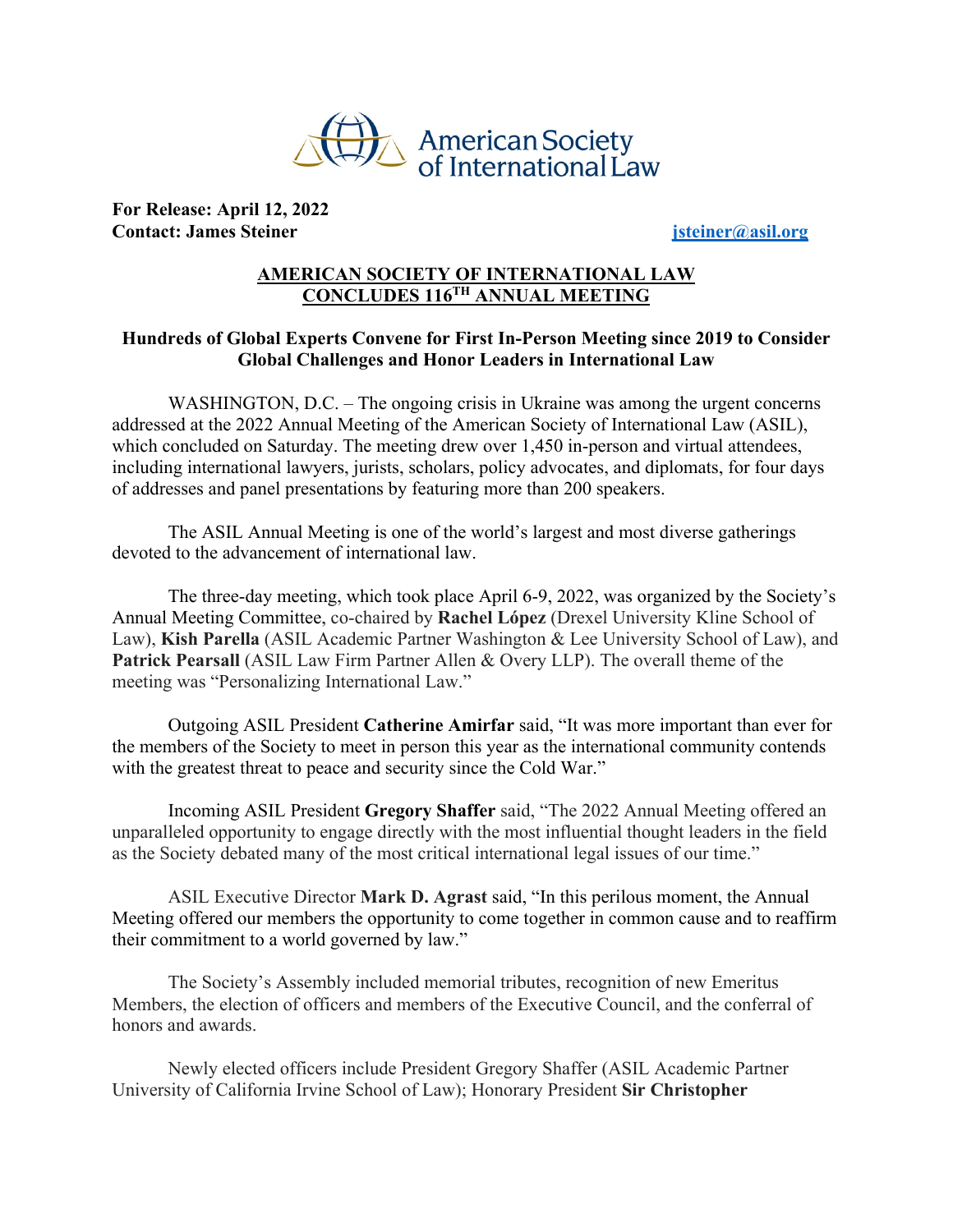**Greenwood** (University of Cambridge and former judge on the International Court of Justice); Vice Presidents **Mélida N. Hodgson** (ASIL Law Firm Partner Arnold & Porter LLP) and **Catherine Powell** (ASIL Academic Partner Fordham University School of Law); and Honorary Vice Presidents **Catherine Amirfar** (ASIL Law Firm Partner Debevoise & Plimpton LLP), **Sean D. Murphy** (ASIL Academic Partner George Washington University Law School), and Lucinda A. Low (Steptoe & Johnson LLP). Reelected were Vice Presidents Mark D. Agrast, **Anna Spain Bradley** (ASIL Academic Partner UCLA School of Law), and **James Thuo Gathii** (ASIL Academic Partner Loyola University Chicago School of Law).

The Society also elected the following new members of the Executive Council: **Olabisi D. Akinkugbe** (ASIL Academic Partner Dalhousie University Schulich School of Law), **Syed Arif Hyder Ali** (ASIL Law Firm Partner Dechert LLP), **David M. Bigge** (ASIL Academic Partner Georgetown University Law Center), **Kathleen Helen Hooke** (U.S. State Department), **Darin Edward-Wesley Johnson** (ASIL Academic Partner Howard University School of Law); and Counsellors **Karen R. Bravo** (ASIL Academic Partner Indiana University Robert H. McKinney School of Law)**, Pedro J. Martinez-Fraga** (Bryan Cave Leighton Paisner LLP), **Eruch (Elchi) Nowrojee** (The Carlyle Group), **Victoria Shannon Sahani** (ASIL Academic Partner Arizona State University Sandra Day O'Connor College of Law), **David L. Sloss** (Santa Clara University School of Law), and **Edward T. Swaine** (ASIL Academic Partner George Washington University Law School). Reelected were **Steven R. Ratner** (ASIL Academic Partner University of Michigan Law School), **Natalie L. Reid** (ASIL Law Firm Partner Debevoise & Plimpton LLP), and **Xue Hanqin** (International Court of Justice).

A spoken tribute to the late **James Crawford** (International Court of Justice) was delivered by **Paul Reichler** (ASIL Law Firm Partner Foley Hoag LLP).

Special citations were presented to **Curtis A. Bradley** and **Laurence R. Helfer**, the outgoing editors in chief of the *American Journal of International Law*, and to **Richard B. Bilder**, in celebration of his fifty years of service as a member of the Board of Editors of the *Journal*.

At the conclusion of the Assembly, outgoing President Amirfar paid tribute to ASIL Executive Director Mark D. Agrast, who will be stepping down this fall after eight years at the helm.

Highlights of the Annual Meeting included:

- The 24th annual Grotius Lecture, presented in cooperation with American University Washington College of Law, was delivered by **Judge Hilary Charlesworth** of the International Court of Justice, with a response by Distinguished Discussant **Karima Bennoune** (ASIL Academic Partner University of Michigan Law School).
- A keynote address by U.S. Deputy Secretary of State **Wendy R. Sherman**.
- Keynote remarks by the Ukrainian Ambassador to the United States, **Oksana Markarova**.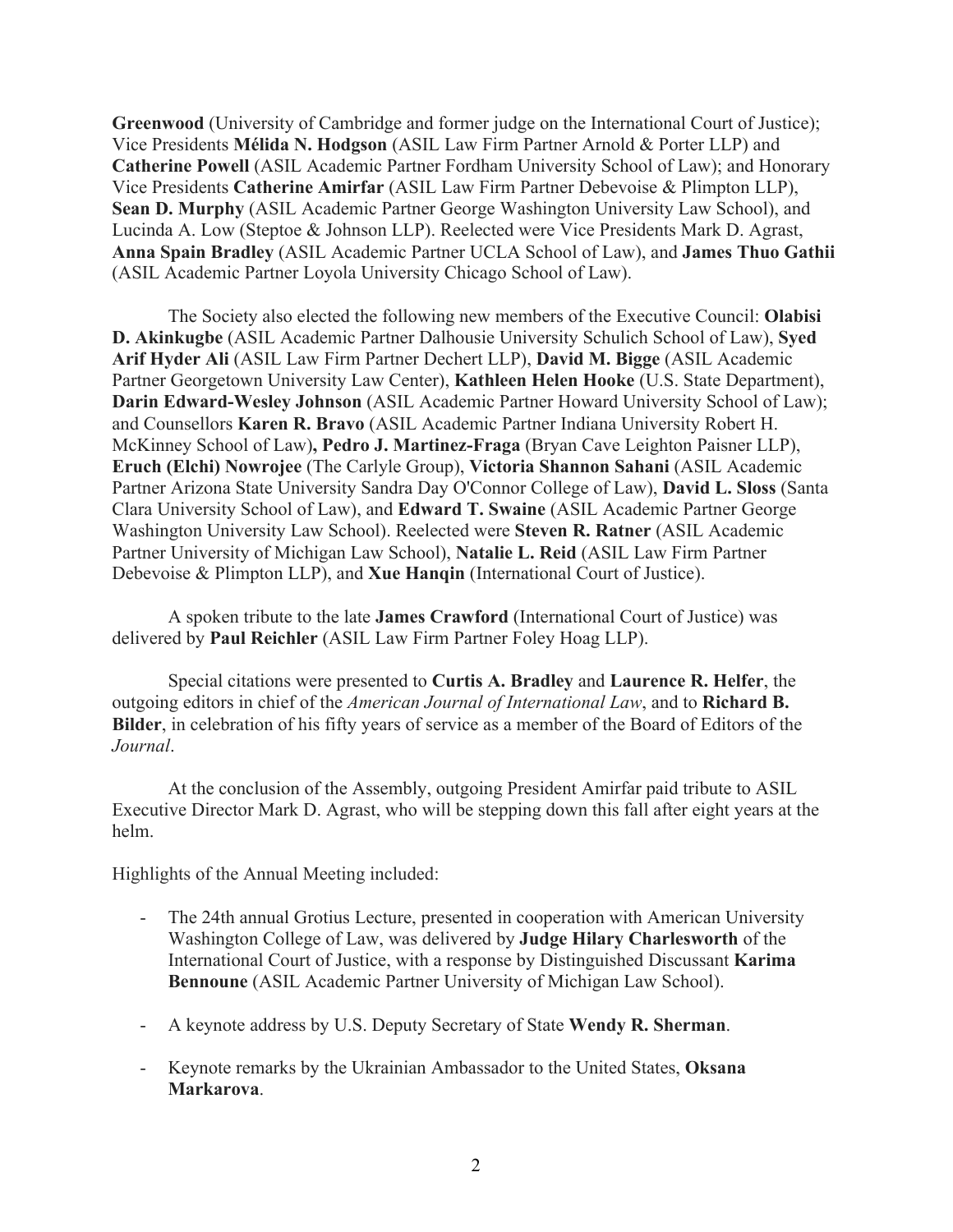- A keynote conversation with 2021 Nobel Peace Prize recipient **Maria Ressa** (Co-Founder and CEO, Rappler) and President Amirfar.
- The seventh annual **Detlev F. Vagts Roundtable on Transnational Law**, convened by **Rebecca Hamilton** (ASIL Academic Partner American University Washington College of Law), on "Transnational Regulation of the Platform Economy."
- The presentation of the 2022 **Prominent Woman in International Law Award**, presented by the ASIL Women in International Law Interest Group, to **Fatou Bensouda (**former prosecutor of the International Criminal Court).
- The ninth annual **Charles N. Brower Lecture** on International Dispute Resolution, delivered by **Judith Gill** (Twenty Essex) on "The Arbitrator: Reflections of a poacher turned gamekeeper."
- The closing plenary, sponsored by the Asser Institute for International and European Law and the Municipality of The Hague and convened by **Janne Nijman**, on "International Law Needs People: Humanitarian arms control and the peace movement."

The Society honored three eminent figures in the field of international law, including:

- The presentation of the **Manley O. Hudson Medal** to **Lori Fisler Damrosch** (ASIL Academic Partner Columbia Law School), featuring a conversation between Professor Damrosch and **José Alvarez** (ASIL Academic Partner NYU School of Law).
- The presentation of the **Goler T. Butcher Medal** to **Chile Eboe-Osuji** (former president, International Criminal Court), who participated in a conversation with **Michael Scharf** (ASIL Academic Partner Case Western Reserve University School of Law).
- The presentation of the **Honorary Member Award** to **Bhupinder S. Chimni** (Jawaharlal Nehru University School of International Studies).

The Society presented the following prizes and book awards:

- The Certificate of Merit in a specialized area of international law, awarded to **Mira L. Siegelberg** for *Statelessness: A Modern History* (Harvard University Press, 2020).
- The Certificate of Merit for "high technical craftsmanship and utility to practicing lawyers and scholars," awarded to **Amal Clooney & Philippa Webb** for *The Right to a Fair Trial in International Law* (Oxford University Press, 2021).
- The **Robert E. Dalton Award** for Outstanding Contribution in the Field of Foreign Relations Law to **Paul B. Stephan** and **Sarah H. Cleveland**, eds. for *The Restatement and Beyond: The Past, Present, and Future of U.S. Foreign Relations Law* (Oxford University Press, 2020).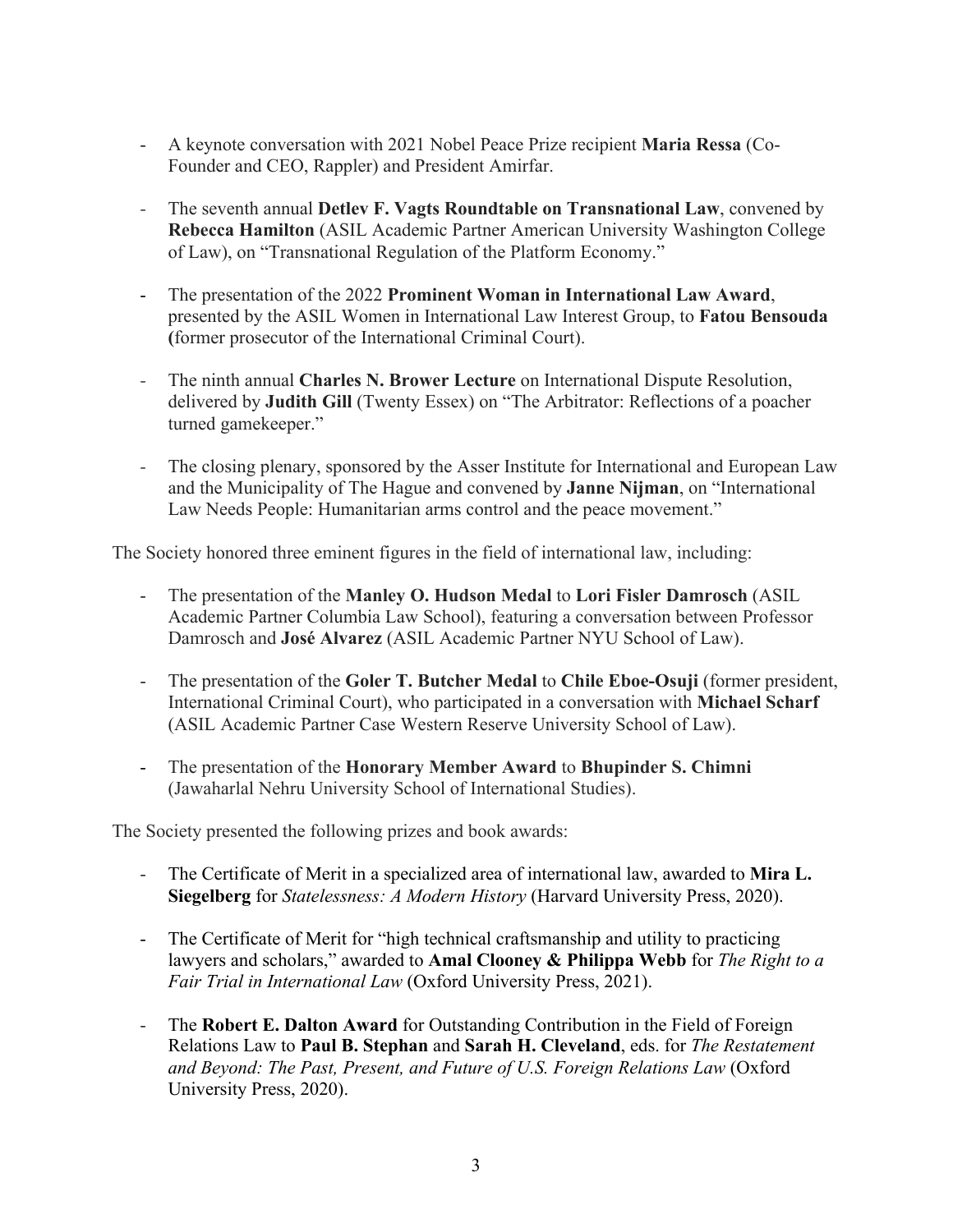- The Certificate of Merit for a preeminent contribution to creative scholarship, awarded to **Ntina Tzouvala** for *Capitalism as Civilisation: A History of International Law* (Cambridge University Press, 2020).
- The Francis Deák Prize, awarded by the Board of Editors of the American Journal of International Law to **Zachary Mollengarden** & **Noam Zamir**, *The Monetary Gold Principle: Back to Basics*, 115(1) AJIL 41-77 (2021) and to **Stratos Pahis**, *BITs & Bonds: The International Law and Economics of Sovereign Debt*, 115(2) AJIL 242-280 (2021).
- The **David D. Caron Prize**, for the best paper presented at the Society's Research Forum, to **Shiri Krebs**, for her paper, "The Effects of Visual Evidence on the Application of International Humanitarian Law: A behavioural approach."

The Society's Interest Groups awarded the following prizes:

- The International Legal Research Interest Group awarded its 2022 *Jus Gentium* award to **NATLEX**, a database created under the direction of the International Labour Organization (ILO) to record and provide access to national labor, social security, and related human rights legislation from nations around the world, as the recipient of its 2022 *Jus Gentium* Award.
- The International Refugee Law Interest Group selected **Charlotte Labrosse** as the winner of its Student Writing Competition for "Humanitarian Visas as a Legal Pathway to International Protection in Europe."
- The International Legal Theory Interest Group presented its 2022 scholarship prize and honorable mention. The 2022 Scholarship Prize is awarded to **Tom Dannenbaum** for his article "Siege Starvation: A War Crime of Societal Torture." The 2022 Honorable Mention was awarded to **Melissa Stewart**, for "'A New Law on Earth' Hannah and the Vision for a Positive Legal Framework to Guarantee a Right to Have Rights?"
- The Lieber Society on the Law of Armed Conflict presented the Francis Lieber Prize in the Article category to **Tilman Rodenhäuser** for "Partnering in Detention and Detainee Transfer Operations." The Book category award was presented to **Jelena Plamenac** for her book *Unravelling Unlawful Confinement in Contemporary Armed Conflicts*. Finally, the 2022 Richard R. Baxter Military Prize was awarded to **Asaf Lubin** for his article "The Reasonable Intelligence Agency."

## **ABOUT ASIL**

*The American Society of International Law is a nonprofit, nonpartisan, educational membership organization founded in 1906 and chartered by Congress in 1950. The mission of the American Society of International Law is to foster the study of international law and to promote the*